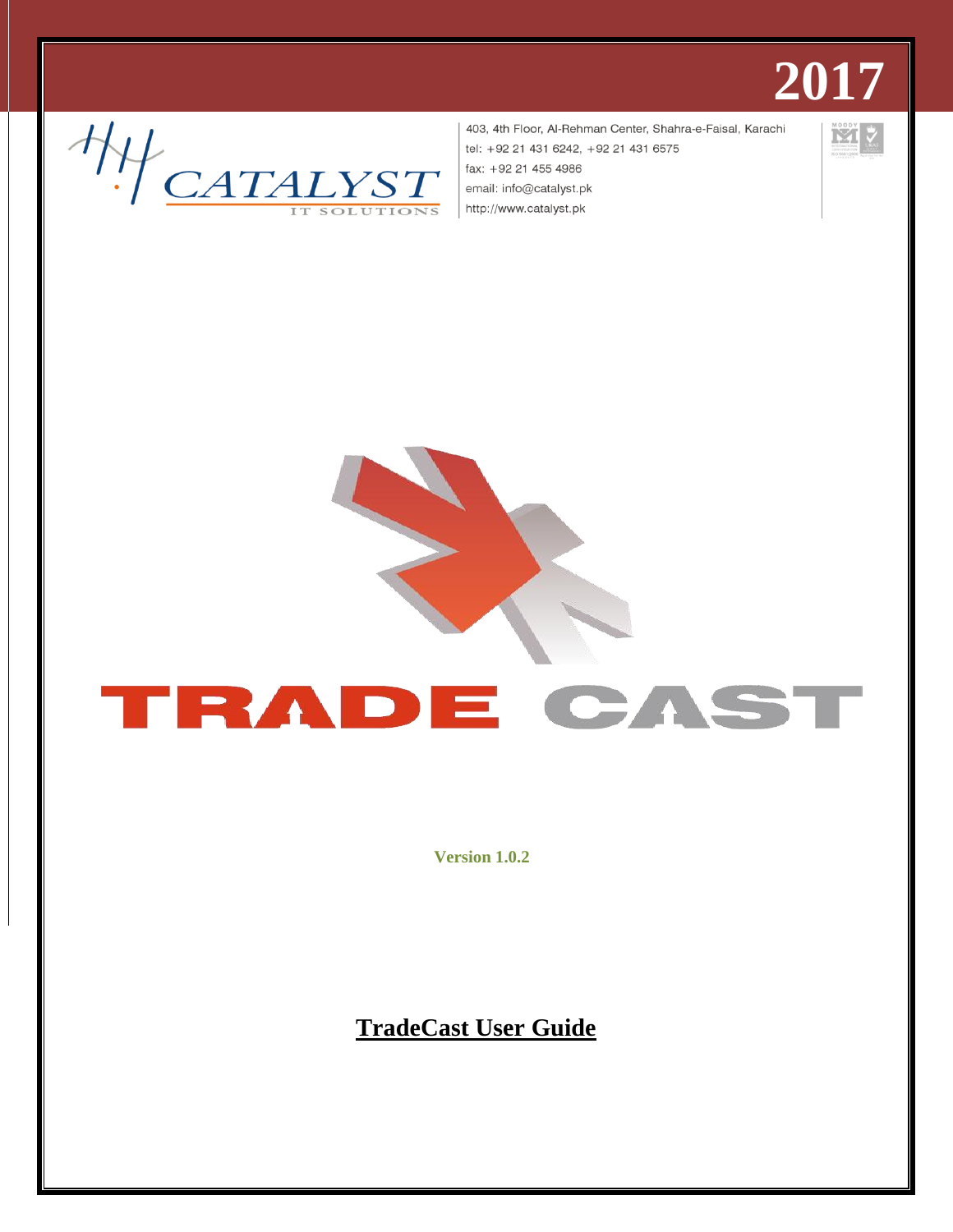#### Revision sheet

## **Revision History**

| <b>Version</b> | Date              | <b>Revision Description</b> |
|----------------|-------------------|-----------------------------|
| V 1.0.1        | $21 - JAN - 2016$ |                             |
| $V$ 1.0.2      | $6 - FEB - 2017$  | <b>Update</b>               |
|                |                   |                             |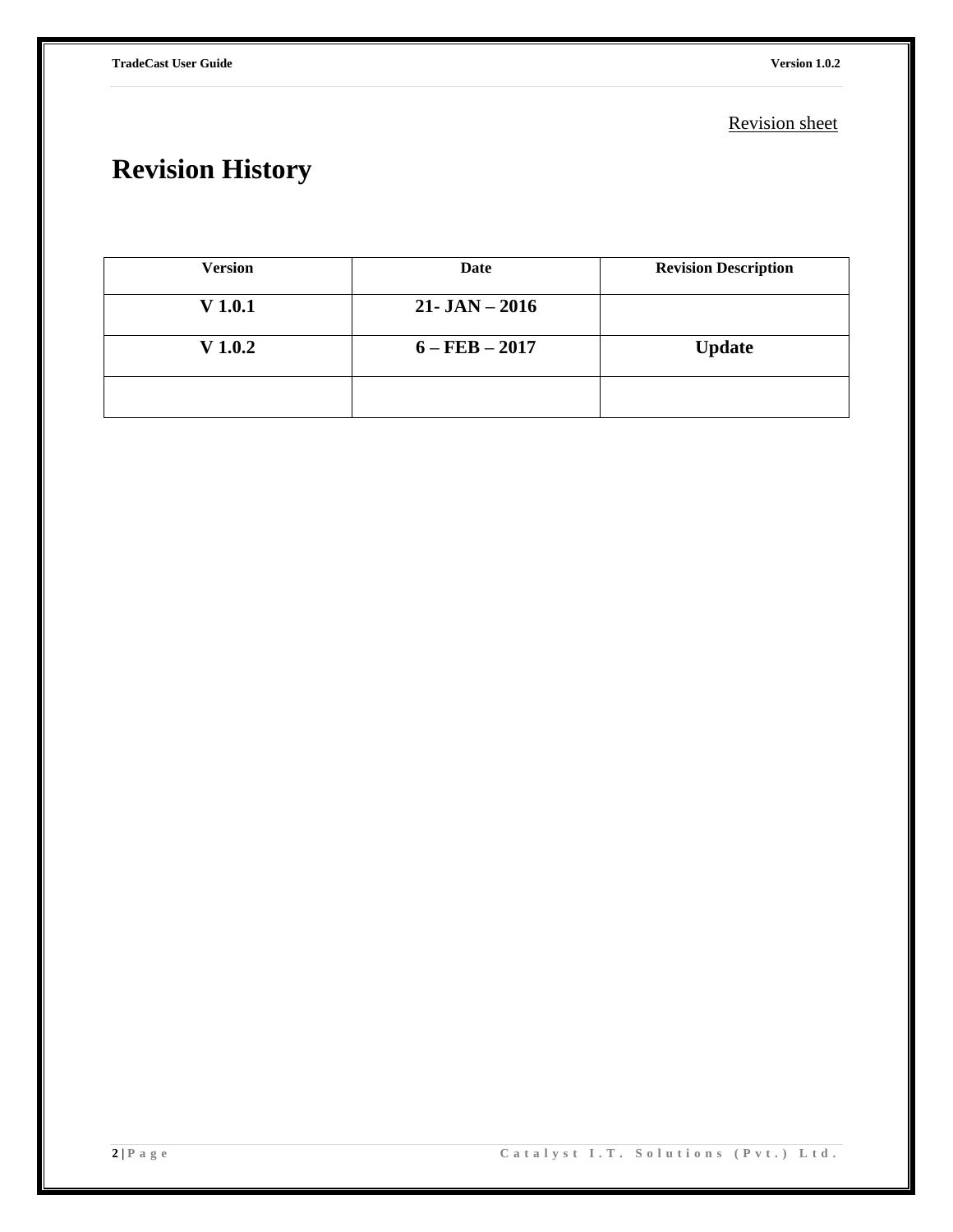#### **Java Installation**

If Java is not installed in your computer, follow the procedure mentioned below

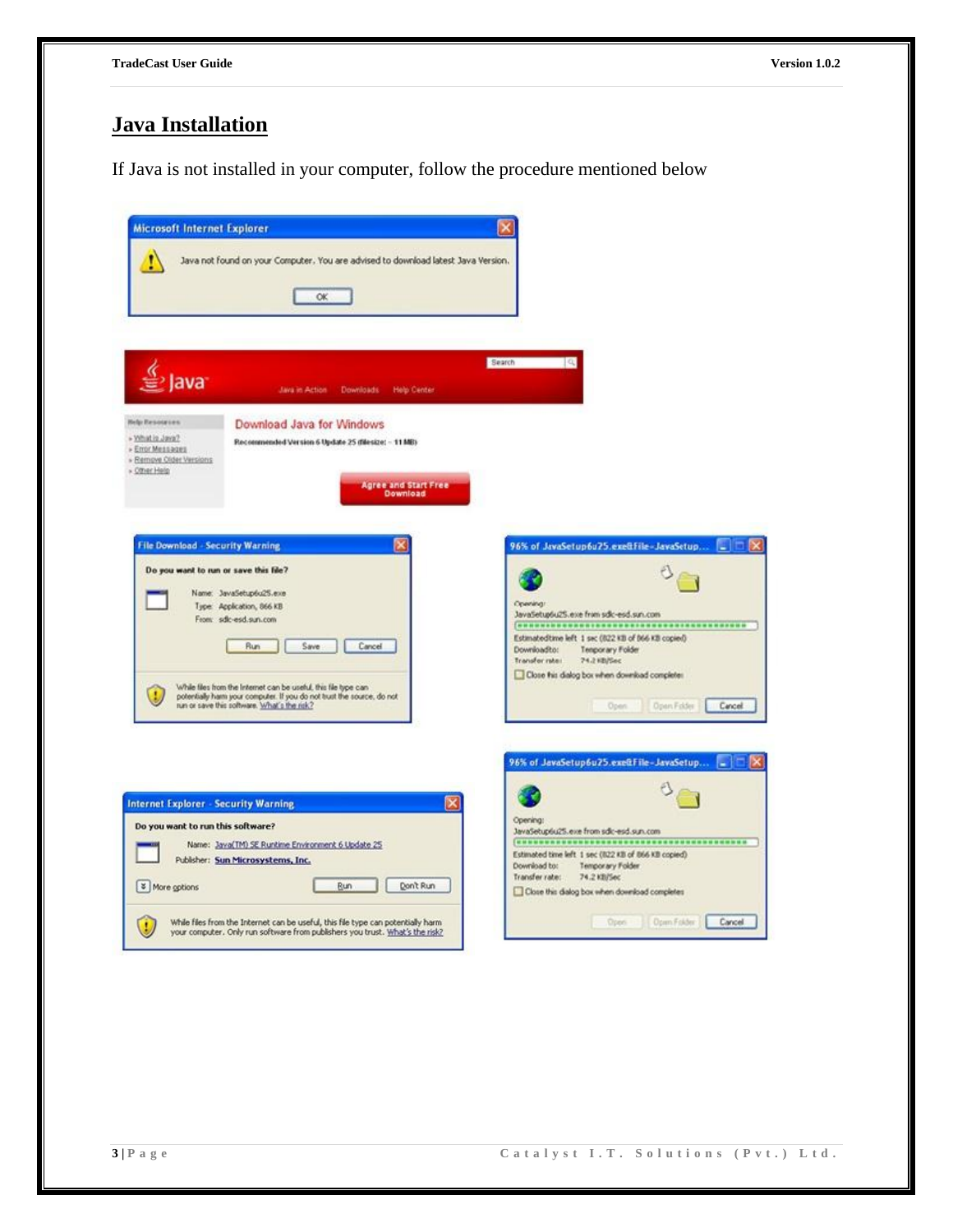÷.

**Max** 





**CRACLE** 

 $Cov$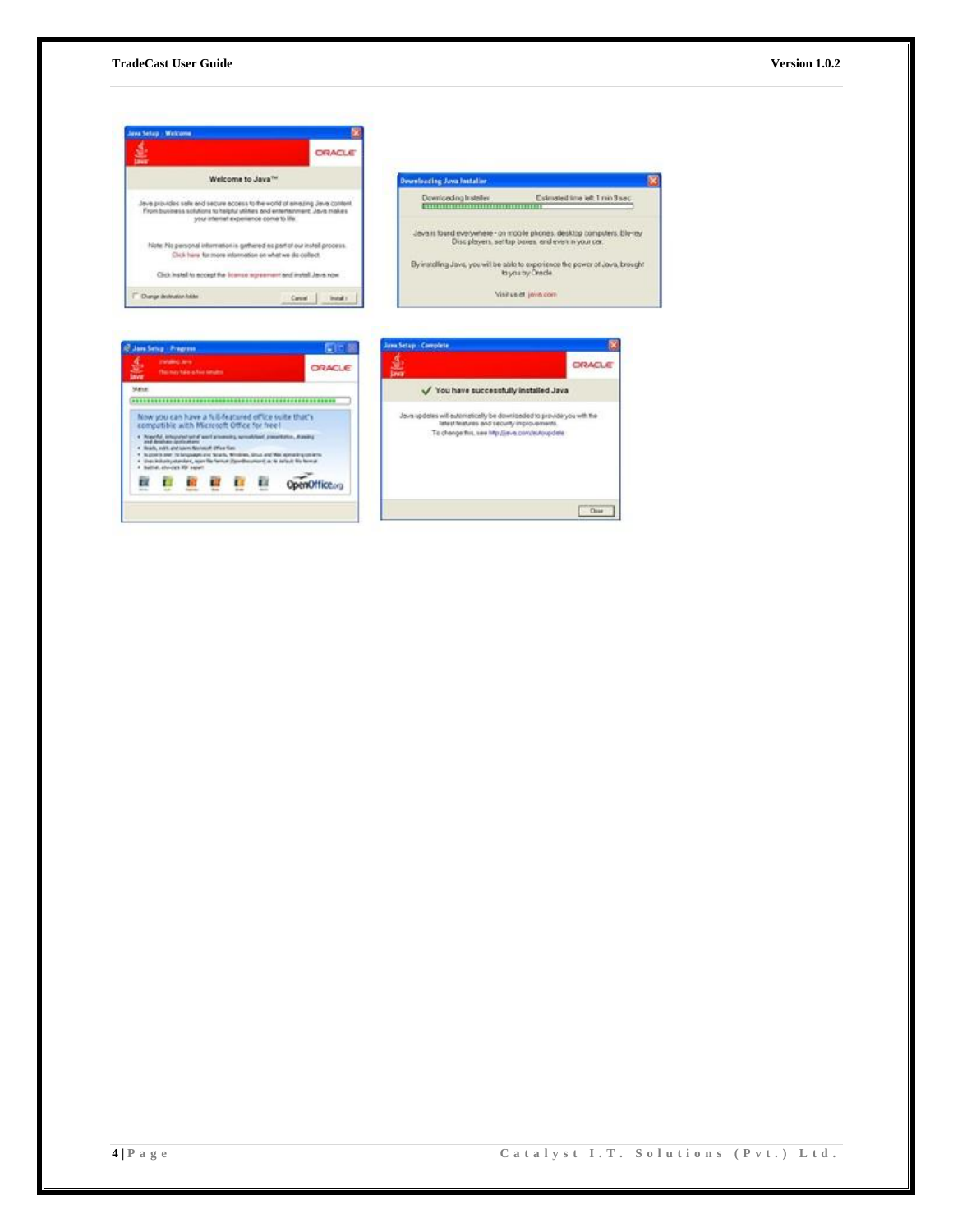#### **Login Screen**

To download the application, enter the following URL in the browser,

https://online.abbasisecurities.com

Click on download application icon,

| C   https://online.abbasisecurities.com/TradeCast/TradeCast.html<br><b>ABBASI</b><br>SECURITIES<br>Online Share Trading Platform Login<br>Abbasi securities is proud to launch New Generation Online Share Trading Platform for it's clients all over the globe.<br>Trade Cast is a new era in the world of personal stock trading.<br><b>TRADE CAST</b><br>Trading Application can be Downloaded from here.<br>Web Trading Login can be accessed from here.<br>Problems & Queries can be reported to support@abbasisecurities.com & +92-21-32415207<br>Client can download JRE version 1.6u45 from here.<br>Powered by: 1/1/<br>Copyright 2010 Abbasi Securities (Pvt.) Limited. All Rights Reserved | Abbasi Securities (Pvt) Ltd x | - 0 |
|-------------------------------------------------------------------------------------------------------------------------------------------------------------------------------------------------------------------------------------------------------------------------------------------------------------------------------------------------------------------------------------------------------------------------------------------------------------------------------------------------------------------------------------------------------------------------------------------------------------------------------------------------------------------------------------------------------|-------------------------------|-----|
|                                                                                                                                                                                                                                                                                                                                                                                                                                                                                                                                                                                                                                                                                                       |                               | 改公  |
|                                                                                                                                                                                                                                                                                                                                                                                                                                                                                                                                                                                                                                                                                                       |                               |     |
|                                                                                                                                                                                                                                                                                                                                                                                                                                                                                                                                                                                                                                                                                                       |                               |     |
|                                                                                                                                                                                                                                                                                                                                                                                                                                                                                                                                                                                                                                                                                                       |                               |     |
|                                                                                                                                                                                                                                                                                                                                                                                                                                                                                                                                                                                                                                                                                                       |                               |     |
|                                                                                                                                                                                                                                                                                                                                                                                                                                                                                                                                                                                                                                                                                                       |                               |     |
|                                                                                                                                                                                                                                                                                                                                                                                                                                                                                                                                                                                                                                                                                                       |                               |     |
|                                                                                                                                                                                                                                                                                                                                                                                                                                                                                                                                                                                                                                                                                                       |                               |     |
|                                                                                                                                                                                                                                                                                                                                                                                                                                                                                                                                                                                                                                                                                                       |                               |     |
|                                                                                                                                                                                                                                                                                                                                                                                                                                                                                                                                                                                                                                                                                                       |                               |     |

| Starting application                             |        |
|--------------------------------------------------|--------|
| Downloading application.                         |        |
| Location: http://downloadix.abbasisecurities.com | Cancel |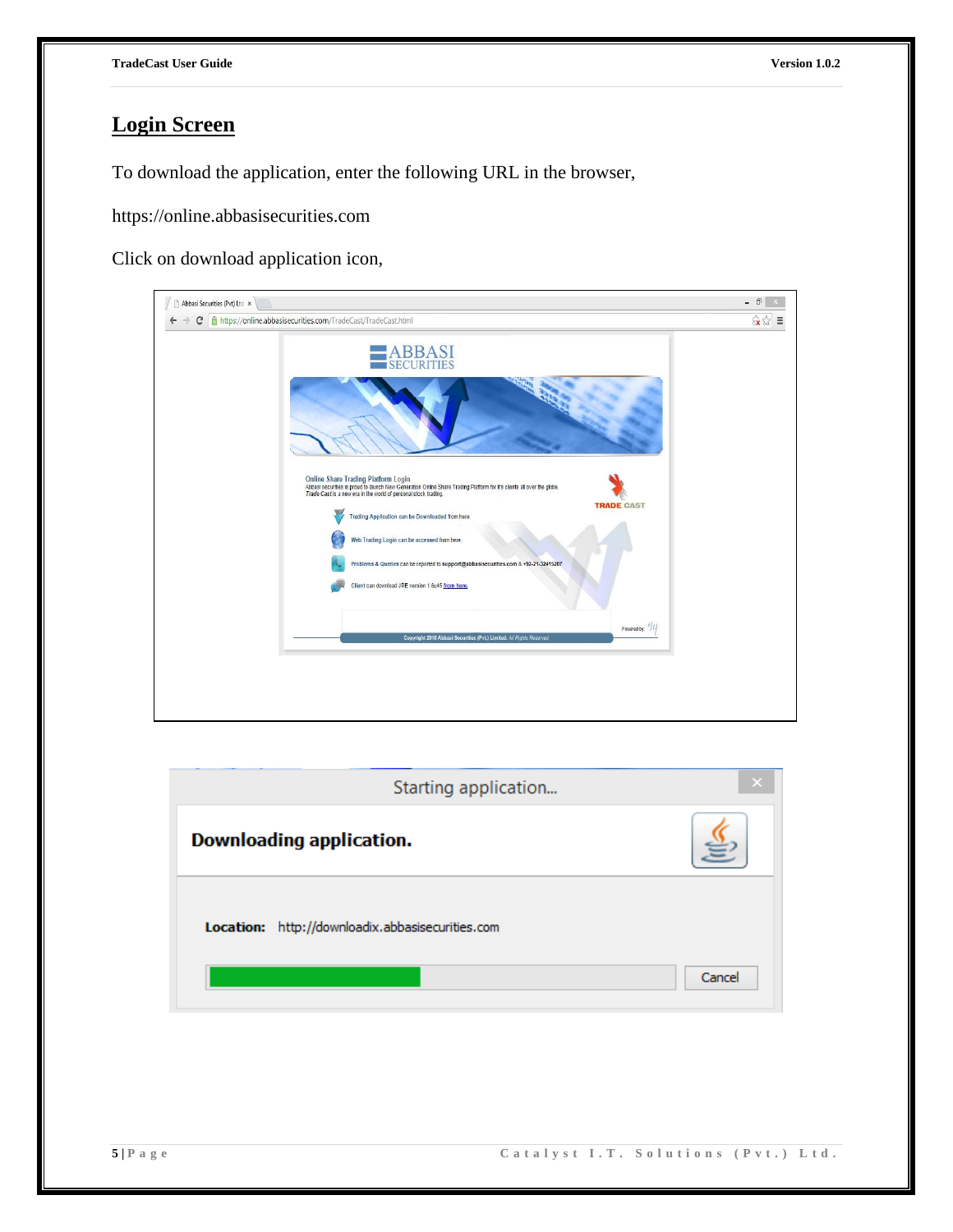| <b>TradeCast User Guide</b> | Version 1.0.2 |
|-----------------------------|---------------|
|-----------------------------|---------------|

After downloading the application, following window will appear.

| Ξ                    | Trade Cast v3.0.9                                                                                                                                                                                                                                            |  |
|----------------------|--------------------------------------------------------------------------------------------------------------------------------------------------------------------------------------------------------------------------------------------------------------|--|
| Liser ID<br>Password | <b>TRADE CAST</b><br>$-$ ABBASI<br>Forgot Password?<br><b>SECURITIES</b><br>Please enter 2nd, 4th, 5th & 6th character of your password.                                                                                                                     |  |
|                      | Cancel<br>Login<br>Example: If your Password is q a Z s 1 2 q G, you would be required to enter<br>the missing characters in white boxes.<br>a<br>s<br>a Z s 1 2 q G<br>a<br>Copyright 2010 - 2015 CATALYST IT Solutions (Pvt.) Limited.All Rights Reserved. |  |

Enter Username and auto generated Password communicated on the provided email. Following window will appear.

Auto-generated password only works on the first login. After login, password must be changed. Following window will appear after setting the password,

| $\checkmark$<br>Market<br><b>FUT</b><br><b>REG</b><br><b>HASCOL</b><br><b>HASCOL</b><br><b>REG</b>                                                                 | Scrip<br>Scrip                                                                    | <b>ALL</b><br>Time<br>FFBL-JAN   Jan 23, 2015 10:03:32                            | $\checkmark$ | Sold<br>Sell<br>Counter                                                                                                   | Order No      | 48,450.00 |                                                                                                                                                    | <b>Kal</b> Refresh                    |                                           |              | ы                                                                                 |                                                  |        |       |                         |                               |                      |
|--------------------------------------------------------------------------------------------------------------------------------------------------------------------|-----------------------------------------------------------------------------------|-----------------------------------------------------------------------------------|--------------|---------------------------------------------------------------------------------------------------------------------------|---------------|-----------|----------------------------------------------------------------------------------------------------------------------------------------------------|---------------------------------------|-------------------------------------------|--------------|-----------------------------------------------------------------------------------|--------------------------------------------------|--------|-------|-------------------------|-------------------------------|----------------------|
|                                                                                                                                                                    |                                                                                   |                                                                                   |              |                                                                                                                           |               |           |                                                                                                                                                    |                                       |                                           |              |                                                                                   | Flag                                             | Volume | Price | Price                   | Volume                        | Flag                 |
|                                                                                                                                                                    |                                                                                   |                                                                                   |              |                                                                                                                           |               | Type      | <b>Fill Volume</b>                                                                                                                                 | Price                                 | <b>Ticket</b>                             | Account      | Α                                                                                 |                                                  |        |       |                         |                               |                      |
|                                                                                                                                                                    |                                                                                   |                                                                                   |              | 498                                                                                                                       | 64623657 SELL |           | 1,000                                                                                                                                              |                                       | 48.45 30462748 0006                       |              | Tr.                                                                               |                                                  |        |       |                         |                               |                      |
|                                                                                                                                                                    |                                                                                   | Jan 23, 2015 10:31:32                                                             |              | 768                                                                                                                       | 31426227 BUY  |           | 2,500                                                                                                                                              | 95.90                                 | 78297332 0006                             |              | Tr                                                                                |                                                  |        |       |                         |                               |                      |
|                                                                                                                                                                    |                                                                                   | Jan 23, 2015 10:49:03                                                             |              | 895                                                                                                                       | 31437931 BUY  |           | 500                                                                                                                                                | 97.70                                 | 78302187 0006                             |              | $\overline{\text{Tr}}$                                                            |                                                  |        |       |                         |                               |                      |
| BRANCH#99 REG                                                                                                                                                      | <b>HASCOL</b>                                                                     | Jan 23, 2015 10:49:03                                                             |              | 896                                                                                                                       | 31437931 BUY  |           | 2,500                                                                                                                                              | 97.75                                 | 78302188 0006                             |              | Πr                                                                                |                                                  |        |       |                         |                               |                      |
|                                                                                                                                                                    |                                                                                   |                                                                                   |              |                                                                                                                           |               |           |                                                                                                                                                    |                                       |                                           |              |                                                                                   |                                                  |        |       |                         |                               |                      |
|                                                                                                                                                                    |                                                                                   |                                                                                   |              |                                                                                                                           |               |           |                                                                                                                                                    |                                       |                                           |              |                                                                                   |                                                  |        |       |                         |                               |                      |
|                                                                                                                                                                    |                                                                                   |                                                                                   |              |                                                                                                                           |               |           |                                                                                                                                                    |                                       |                                           |              |                                                                                   |                                                  |        |       |                         |                               |                      |
|                                                                                                                                                                    |                                                                                   |                                                                                   |              |                                                                                                                           |               |           |                                                                                                                                                    |                                       |                                           |              |                                                                                   |                                                  |        |       |                         |                               |                      |
|                                                                                                                                                                    |                                                                                   |                                                                                   |              |                                                                                                                           |               |           |                                                                                                                                                    |                                       |                                           |              |                                                                                   |                                                  |        |       |                         |                               |                      |
|                                                                                                                                                                    |                                                                                   |                                                                                   |              |                                                                                                                           |               |           |                                                                                                                                                    |                                       |                                           |              |                                                                                   |                                                  |        |       | L.Trade                 |                               |                      |
|                                                                                                                                                                    |                                                                                   |                                                                                   |              |                                                                                                                           |               |           |                                                                                                                                                    |                                       |                                           |              |                                                                                   |                                                  |        |       |                         |                               |                      |
| 9 records found. Buy (8) Sell (1)                                                                                                                                  |                                                                                   |                                                                                   |              |                                                                                                                           |               |           |                                                                                                                                                    |                                       |                                           |              |                                                                                   | Flag                                             | Volume | Price | Price                   | Volume                        |                      |
|                                                                                                                                                                    |                                                                                   |                                                                                   |              |                                                                                                                           |               |           |                                                                                                                                                    |                                       |                                           |              |                                                                                   |                                                  |        |       |                         |                               | $\bullet$ De<br>Flag |
|                                                                                                                                                                    |                                                                                   |                                                                                   |              |                                                                                                                           |               |           |                                                                                                                                                    |                                       |                                           | $A = \Box X$ |                                                                                   |                                                  |        |       |                         |                               |                      |
| Orders                                                                                                                                                             |                                                                                   |                                                                                   |              |                                                                                                                           |               |           | Announcements $\boxed{0}$ News $\boxed{\equiv}$ ASL $\frac{1000}{1000}$ Board Meetings $\boxed{1}$ Alerts $\boxed{2}$ Margin Calls $\boxed{3}$ RSS |                                       |                                           |              |                                                                                   |                                                  |        |       |                         |                               |                      |
| PKT 11:08:23 - Outstanding Log(s) loaded successfully!                                                                                                             |                                                                                   |                                                                                   |              |                                                                                                                           |               |           |                                                                                                                                                    |                                       |                                           |              | $\hat{\phantom{a}}$                                                               |                                                  |        |       |                         |                               |                      |
| PKT 11:08:23 - Trade Log(s) loaded successfully!                                                                                                                   |                                                                                   |                                                                                   |              |                                                                                                                           |               |           |                                                                                                                                                    |                                       |                                           |              |                                                                                   |                                                  |        |       |                         |                               |                      |
| PKT 11:08:23 - Market is Open                                                                                                                                      |                                                                                   |                                                                                   |              |                                                                                                                           |               |           |                                                                                                                                                    |                                       |                                           |              |                                                                                   |                                                  |        |       |                         |                               |                      |
| PKT 11:08:23 - Equity Watches Profile loaded successfully!                                                                                                         |                                                                                   |                                                                                   |              |                                                                                                                           |               |           |                                                                                                                                                    |                                       |                                           |              |                                                                                   |                                                  |        |       |                         |                               |                      |
| PKT 11:08:24 - Welcome to Abbasi Securities(Pvt.) Limited Trading Termina<br>PKT 11:08:26 - Feed Server: Connection established with online, abbasisecurities, com |                                                                                   |                                                                                   |              |                                                                                                                           |               |           |                                                                                                                                                    |                                       |                                           |              |                                                                                   |                                                  |        |       |                         |                               |                      |
|                                                                                                                                                                    | BRANCH#99 REG<br>BRANCH#99 REG<br>BRANCH#99 REG<br>BRANCH#99 REG<br>BRANCH#99 REG | <b>HASCOL</b><br><b>HASCOL</b><br><b>HASCOL</b><br><b>HASCOL</b><br><b>HASCOL</b> |              | Jan 23, 2015 10:49:03<br>Jan 23, 2015 10:49:03<br>Jan 23, 2015 10:49:05<br>Jan 23, 2015 10:49:08<br>Jan 23, 2015 10:54:22 | 898           | 897       | 31437931 BUY<br>31437931 BUY<br>899 31437931 BUY<br>900 31437931 BUY<br>942 31437931 BUY                                                           | 2,000<br>500<br>5,000<br>4,000<br>500 | 97.80<br>97.80<br>97.80<br>97.80<br>97.80 |              | 78302189 0006<br>78302190 0006<br>78302203 0006<br>78302215 0006<br>78303773 0006 | $\overline{\mathrm{h}}$<br>Tr<br>Tr<br>Tr<br>Τ'n |        |       | Market REG v Scrip TELE | Market Depth By Price $N = X$ | ネニロメ                 |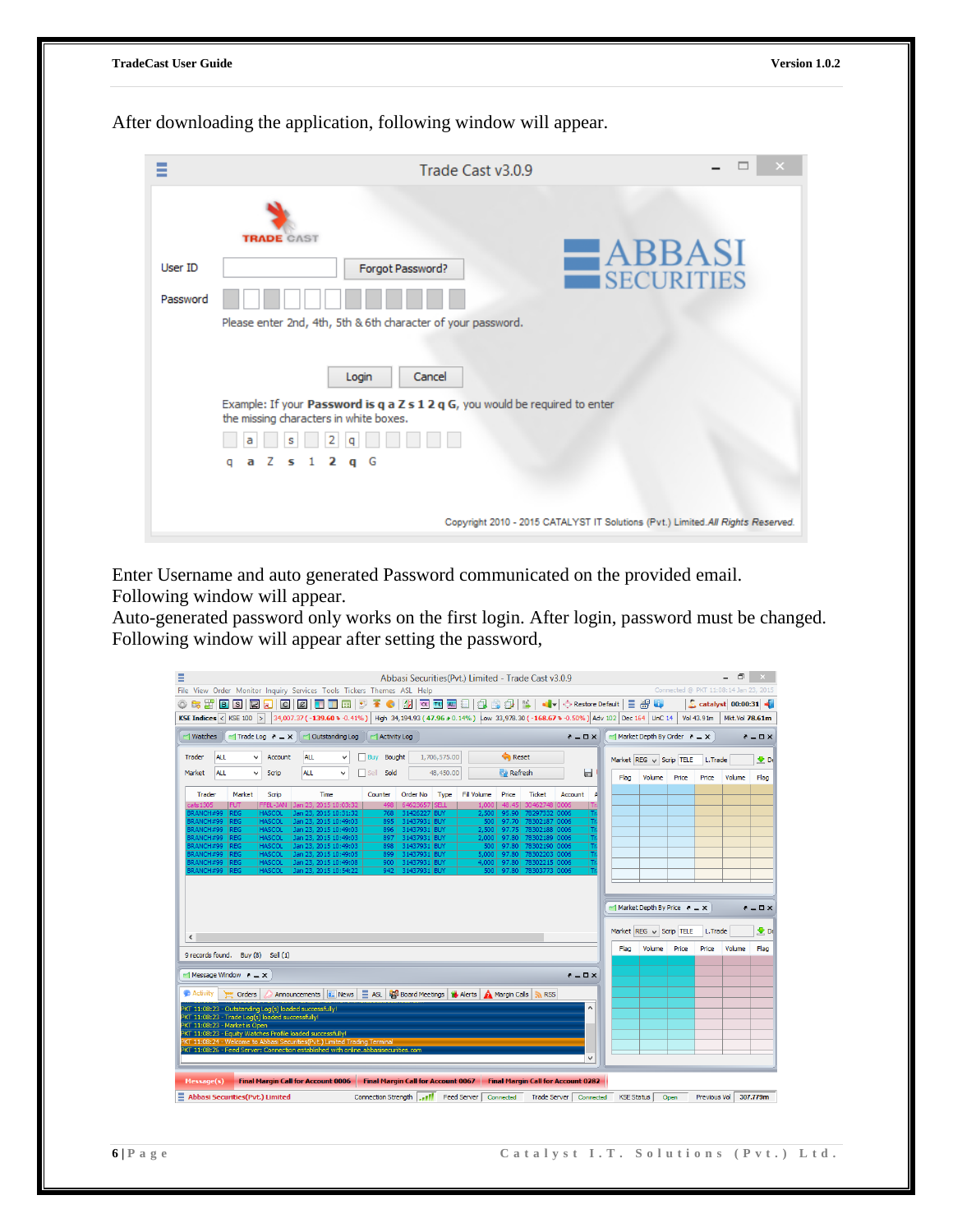## **Buy Window ( F4 )**

| Buy (Telecard Ltd.)                            |              |                                    |                             |                    |          |        |        |       | ×            |            |           |         |     |
|------------------------------------------------|--------------|------------------------------------|-----------------------------|--------------------|----------|--------|--------|-------|--------------|------------|-----------|---------|-----|
| Market                                         |              | Order Type                         |                             |                    |          | Volume |        | Scrip |              |            | Price     | Account | PIN |
| <b>REG</b>                                     | $\checkmark$ | $100$ $-$<br>Limit<br>$\checkmark$ |                             | <b>TELE</b>        |          | 0      |        |       | $\checkmark$ |            |           |         |     |
| Disc Volume                                    |              |                                    | $0\left \frac{1}{x}\right $ | <b>Limit Price</b> |          |        |        |       | Save PIN     | Send Order |           |         |     |
| <b>Buy Vol</b>                                 |              | Buy                                |                             | Sell               | Sell Vol |        | Change |       | Last Trade   | Lower Lock | Upper Cap |         |     |
| 8,500                                          |              | 3.50                               |                             | 3.51               |          | 4,000  |        | 0.00  | 3.50         | 2.50       | 4.50      |         |     |
| Forgot PIN? X Settings<br>Please enter Volume. |              |                                    |                             |                    |          |        |        |       |              |            |           |         |     |

### **Sell Wndow ( F5 )**

| Ξ | Sell (Telecard Ltd.)                                     |                 |                    |                    |          |            |              |            |  |
|---|----------------------------------------------------------|-----------------|--------------------|--------------------|----------|------------|--------------|------------|--|
|   | Market                                                   | Order Type      | Volume             | Scrip              |          | Price      | Account      | <b>PIN</b> |  |
|   | <b>REG</b><br>v                                          | Limit           | v                  | 100<br><b>TELE</b> |          | 0          |              | v          |  |
|   | <b>Disc Volume</b>                                       | $0 \frac{1}{2}$ | <b>Limit Price</b> |                    | $0 \div$ | Save PIN   | Send Order   |            |  |
|   | <b>Buy Vol</b>                                           | <b>Buy</b>      | Sell               | Sell Vol           | Change   | Last Trade | Lower Lock   | Upper Cap  |  |
|   | 8,500                                                    | 3.50            | 3.51               | 4,000              |          | 0.00       | 2.50<br>3.50 | 4.50       |  |
|   | Settings<br><b>C</b> Please enter Volume.<br>Forgot PIN? |                 |                    |                    |          |            |              |            |  |

## **Short Sell Window ( F8 )**

| Ξ |                                                           | ×,<br>Short Sell (Telecard Ltd.) |                    |          |                     |            |            |            |  |  |
|---|-----------------------------------------------------------|----------------------------------|--------------------|----------|---------------------|------------|------------|------------|--|--|
|   | Market                                                    | Order Type                       | Volume             | Scrip    |                     | Price      | Account    | <b>PIN</b> |  |  |
|   | <b>REG</b><br>v                                           | Limit                            | $\lambda_1 \beta$  | 100 TELE |                     | 0          |            | v          |  |  |
|   | <b>Disc Volume</b>                                        | $0 \frac{1}{2}$                  | <b>Limit Price</b> |          | $0 \Leftrightarrow$ | Save PIN   | Send Order |            |  |  |
|   | <b>Buy Vol</b>                                            | Buy                              | Sell               | Sell Vol | Change              | Last Trade | Lower Lock | Upper Cap  |  |  |
|   | 8,500                                                     | 3.50                             | 3.51               | 4,000    | 0.00                | 3.50       | 2,50       | 4.50       |  |  |
|   | Settings<br><b>CD</b> Please enter Volume.<br>Forgot PIN? |                                  |                    |          |                     |            |            |            |  |  |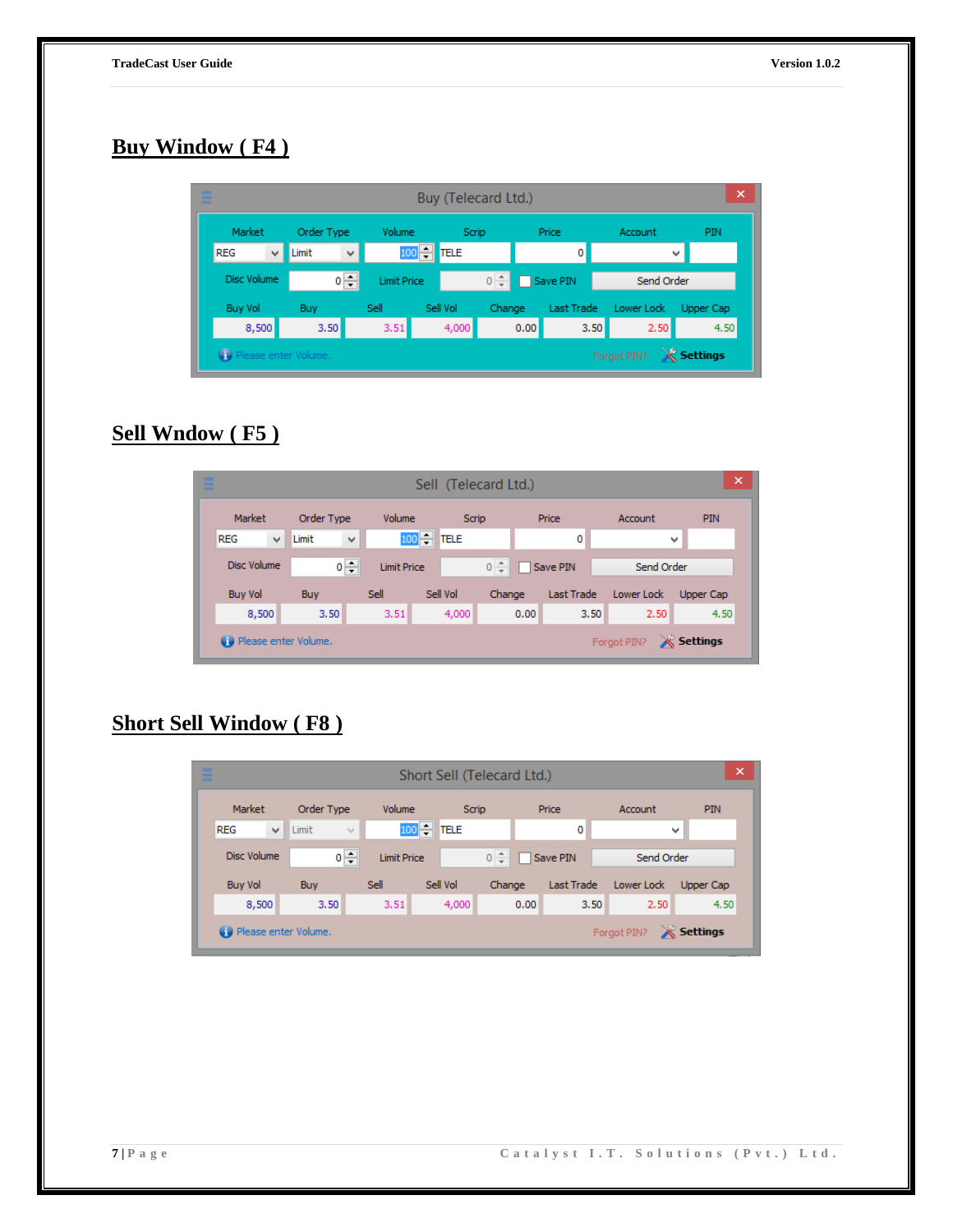#### **MBO ( Ctrl + F2 ) & MBP ( Ctrl + F3 )**

| Market Depth By Order $X = X$                        |                        |                                         |         |                | ≀ – □ ×               |   |  |  |  |
|------------------------------------------------------|------------------------|-----------------------------------------|---------|----------------|-----------------------|---|--|--|--|
|                                                      | Market REG v Scrip PPL |                                         | L.Trade |                | $0 \triangle$ Details |   |  |  |  |
| Flag                                                 | Volume                 | Price                                   | Price   | Volume         | Flag                  |   |  |  |  |
| dc                                                   | 500                    | 178.81                                  | 179.35  | 200            | $dc $ $\wedge$        |   |  |  |  |
| dc                                                   | 1,000                  | 178.80                                  | 179.44  | 2,500          | dc                    |   |  |  |  |
| dc                                                   | 100                    | 178.78                                  | 179.44  | 400            | dc                    |   |  |  |  |
| de                                                   | 100                    | 178.74                                  | 179.45  | 100            | dc                    |   |  |  |  |
| de                                                   | 100                    | 178.73                                  | 179.45  | 200            | dc                    |   |  |  |  |
| dc                                                   | 100                    | 178.72                                  | 179.45  | 300            | dc                    |   |  |  |  |
| dc                                                   | 100                    | 178.70                                  | 179.46  | 100            | dc                    |   |  |  |  |
|                                                      | 2,400                  | 178.76                                  | 179.47  | 9,400          |                       |   |  |  |  |
|                                                      |                        | Tot. Vol. Avg. Prc. Avg. Prc. Tot. Vol. |         |                |                       |   |  |  |  |
|                                                      |                        |                                         |         |                |                       | Œ |  |  |  |
| Pakistan Petroleum Limited. - Oil                    |                        |                                         |         |                |                       |   |  |  |  |
|                                                      |                        |                                         |         |                |                       |   |  |  |  |
| $\blacksquare$ Market Depth By Price $\ell = \times$ |                        |                                         |         |                | ≀ – □ ×               |   |  |  |  |
|                                                      |                        |                                         |         |                |                       |   |  |  |  |
|                                                      | Market REG v Scrip PPL |                                         | L.Trade | $\overline{0}$ | <b>C</b> Details      |   |  |  |  |
| Flag                                                 | Volume                 | Price                                   | Price   | Volume         | Flag                  |   |  |  |  |
| 1                                                    | 500                    | 178.81                                  | 179.35  | 200            | 1                     |   |  |  |  |
| 1                                                    | 1,000                  | 178.80                                  | 179.44  | 2,900          | $\overline{2}$        |   |  |  |  |
| 1                                                    | 100                    | 178.78                                  | 179.45  | 600            | 3                     |   |  |  |  |
| 1                                                    | 100                    | 178.74                                  | 179.46  | 100            | $\mathbf{1}$          |   |  |  |  |
| 1                                                    | 100 <sup>1</sup>       | 178.73                                  | 179.49  | 600            | $\overline{c}$        |   |  |  |  |
| 1                                                    | 100                    | 178.72                                  | 179.50  | 5,100          | $\overline{2}$        |   |  |  |  |
| 1                                                    | 100                    | 178.70                                  | 179.56  | 100            | 1                     |   |  |  |  |
|                                                      |                        | 2,400 178.76                            | 179.51  | 11,900         |                       |   |  |  |  |
|                                                      |                        | Tot. Vol. Avg. Prc. Avg. Prc. Tot. Vol. |         |                |                       |   |  |  |  |

#### **Top 30 Movers ( Ctrl + T )**

|                |                                               |               | <b>Top 30 Movers</b>              |          |          |            |               |   |
|----------------|-----------------------------------------------|---------------|-----------------------------------|----------|----------|------------|---------------|---|
|                | By Volume   By Price Increase                 | By % Increase | By Price Decrease   By % Decrease |          |          |            |               |   |
| Scrip          | Company                                       |               | Last                              | Change   | %Change  | Volume     | <b>Trades</b> |   |
| <b>PAEL</b>    | Pakistan Elektron Ltd. - Household Go         |               | 48.90                             | 0.74     | 1.54     | 11,897,500 | 3.077         | ٨ |
| KEI.           | K-Electric Limited. - Sector                  |               | 9.18                              | $-0.42$  | $-4.38$  | 8.400.000  | 1.174         |   |
| <b>MLCF</b>    | Maple Leaf Cement Factory Ltd. - Con          |               | 47.13                             | $-1.27$  | $-2.62$  | 4.851.500  | 1.191         |   |
|                | LOTCHEM Lotte Chemical Pakistan Ltd. - Sector |               | 8.03                              | $-0.09$  | $-1.11$  | 3,584,000  | 509           |   |
| <b>LPCL</b>    | Lafarge Pakistan Cement Limited. - Co         |               | 17.70                             | 0.00     | 0.00     | 3,483,000  | 457           |   |
| <b>ISCL</b>    | Jahangir Siddigui & Company Ltd. - Fi         |               | 17.45                             | $-0.52$  | $-2.89$  | 3,427,000  | 954           |   |
| <b>HASCOL</b>  | Hascol Petroleum Ltd. - Sector                |               | 97.61                             | 0.81     | 0.84     | 2,956,000  | 1.866         |   |
| <b>PACE</b>    | Pace (Pakistan) Ltd. - Real Estate Inv        |               | 4.27                              | 0.20     | 4.91     | 2,588,500  | 401           |   |
| <b>SMBL</b>    | Summit Bank Limited. - Banks Sector           |               | 4.70                              | 0.25     | 5.62     | 2,418,500  | 199           |   |
| <b>DCH</b>     | Descon Chemicals Limited. - Chemicals         |               | 6.72                              | 0.27     | 4.19     | 2,345,500  | 555           |   |
| <b>ASI PSR</b> | Aisha Steel Mills Convertibl PS (R) - S       |               | 0.28                              | $-0.19$  | $-40.43$ | 1.985.500  | 262           |   |
| PIBTI.         | Pakistan Intl. Bulk Terminal Ltd - Sector     |               | 36.32                             | $-0.35$  | $-0.95$  | 1.716.000  | 857           |   |
| <b>FCCL</b>    | Fauji Cement Co Ltd. - Construction a         |               | 28.30                             | $-0.24$  | $-0.84$  | 1,611,000  | 396           |   |
| <b>FFC</b>     | Fauji Fertilizer Co. Ltd. - Chemicals Se      |               | 130.70                            | 1.07     | 0.83     | 1,342,300  | 1,182         |   |
| DGKC.          | D. G. Khan Cement Co. Ltd. - Constru          |               | 121.35                            | $-1.35$  | $-1.10$  | 1,242,000  | 518           |   |
| STCL.          | Shabbir Tiles & Ceramis. - Constructio        |               | 13.30                             | 0.07     | 0.53     | 1,118,500  | 362           |   |
| <b>HUMNL</b>   | Hum Network Limited. - Sector                 |               | 16.87                             | $-0.30$  | $-1.75$  | 1.100.000  | 385           |   |
| <b>TREET</b>   | Treet Corporation Ltd. - Personal Goo         |               | 149.00                            | $-1.15$  | $-0.77$  | 1,078,300  | 1,512         |   |
| <b>FNGRO</b>   | Engro Corporation Limited. - Chemical         |               | 270.00                            | 0.78     | 0.29     | 1,062,100  | 1,215         |   |
| <b>TRG</b>     | TRG Pakistan Ltd. - Support Services          |               | 14.90                             | $-0.01$  | $-0.07$  | 920.500    | 243           |   |
| <b>BOP</b>     | Bank Of Punjab. - Banks Sector                |               | 10.50                             | $-0.01$  | $-0.10$  | 910.500    | 197           |   |
| <b>JSBL</b>    | <b>JS Bank Limited. - Banks Sector</b>        |               | 7.60                              | 0.11     | 1.47     | 821,500    | 102           |   |
| ΡΙΑΑ           | Pakistan International Airline - Travel       |               | 9.21                              | 0.09     | 0.99     | 798,500    | 158           |   |
| <b>CHCC</b>    | Cherat Cement Co. Ltd. - Constructio          |               | 74.51                             | $-1.49$  | $-1.96$  | 795,500    | 347           |   |
| FFBL           | Fauji Fertilizer Bin Qasim Ltd. - Chemic      |               | 47.99                             | $-0.23$  | $-0.48$  | 681.000    | 329           |   |
| <b>EFOODS</b>  | Engro Foods Limited. - Sector                 |               | 123.80                            | 0.37     | 0.30     | 680.900    | 770           |   |
| <b>MARI</b>    | Mari Petroleum Company Ltd. - Oil an          |               | 593.00                            | $-11.59$ | $-1.92$  | 676.750    | 2,378         |   |
| <b>NPL</b>     | Nishat Power Limited. - Electricity Sect      |               | 44.71                             | $-0.37$  | $-0.82$  | 639,500    | 27            |   |
| <b>PSO</b>     | Pakistan State Oil Co Ltd. - Oil and Ga       |               | 376.15                            | 0.67     | 0.18     | 607,800    | 911           |   |
| ICL.           | Ittehad Chemical Ltd. - Chemicals Sec         |               | 56.37                             | 2.68     | 4.99     | 593.000    | 168           |   |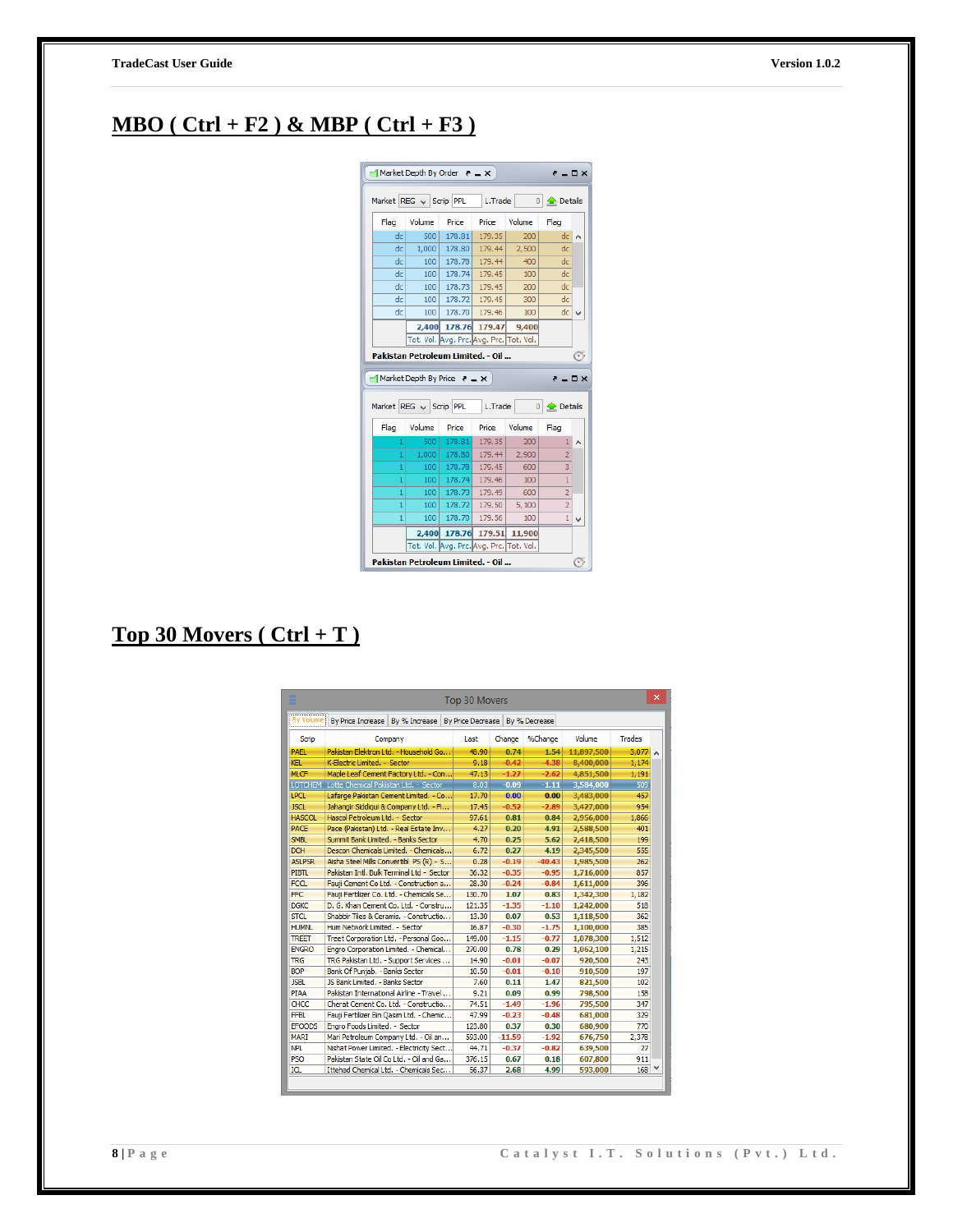#### **Shortcuts**

Information about all the shortcuts can be found by pressing **"F1".** Following window will appear having all the shortcut details,

|                                      | <b>Shortcut Keys</b>         |               | × |
|--------------------------------------|------------------------------|---------------|---|
|                                      | Window                       | Shortcut keys |   |
| d,                                   | <b>About Trade Cast</b>      | $Ctrl + A$    | ۸ |
| ı                                    | <b>Account Statement</b>     | $Alt + A$     |   |
|                                      | AL Activity Log              | Ctrl + F7     |   |
|                                      | $\sqrt{2}$ Bunch Order       | F6            |   |
| $\overline{B}$                       | Buy                          | F4            |   |
|                                      | $\boxed{\mathcal{Q}}$ Cancel | F11           |   |
| $R_{\underline{S}_1}^{\phantom{S}b}$ | Cash Withdrawal Request      | Alt + R       |   |
|                                      | Cash Withdrawal Statement    | $Alt + W$     |   |
| $\mathbf C$                          | Change Order                 | <b>F10</b>    |   |
| B                                    | Change Password              | Alt + P       |   |
|                                      | <sup>1</sup> Change PIN      | $Alt + C$     |   |
| L                                    | Daily Trade Report           | $Ctrl + F8$   |   |
| ⊞                                    | Detailed Quote               | Ctrl + F4     |   |
| H.                                   | <b>Indices Summary</b>       | $Ctrl + E$    |   |
| 4þ                                   | <b>Exposure Watch</b>        | F2            |   |
|                                      | Top 30 Movers                | $Ctrl + T$    |   |
|                                      | Watches                      | F12           |   |
| C                                    | Logout                       | $Alt + F4$    |   |
|                                      | Market Depth By Order        | $Ctrl + F3$   |   |
| ī                                    | Market Depth By Price        | Ctrl + F2     |   |
|                                      | Message Window               | $Ctrl + F12$  |   |
| OL                                   | Outstanding Log              | $Ctrl + F5$   |   |
| o                                    | Preferences                  | $Ctrl + P$    |   |
| Ŷ                                    | Restore Default Layout       | Ctrl + R      |   |
| 5                                    | Scrip Browse                 | F3            |   |
| B                                    | <b>Sector Performance</b>    | Ctrl + S      |   |
| $\mathbb S$                          | -Sell                        | F5            |   |
|                                      | A Shortcut Keys              | F1            |   |
| പ                                    | Short Sell                   | F8            |   |